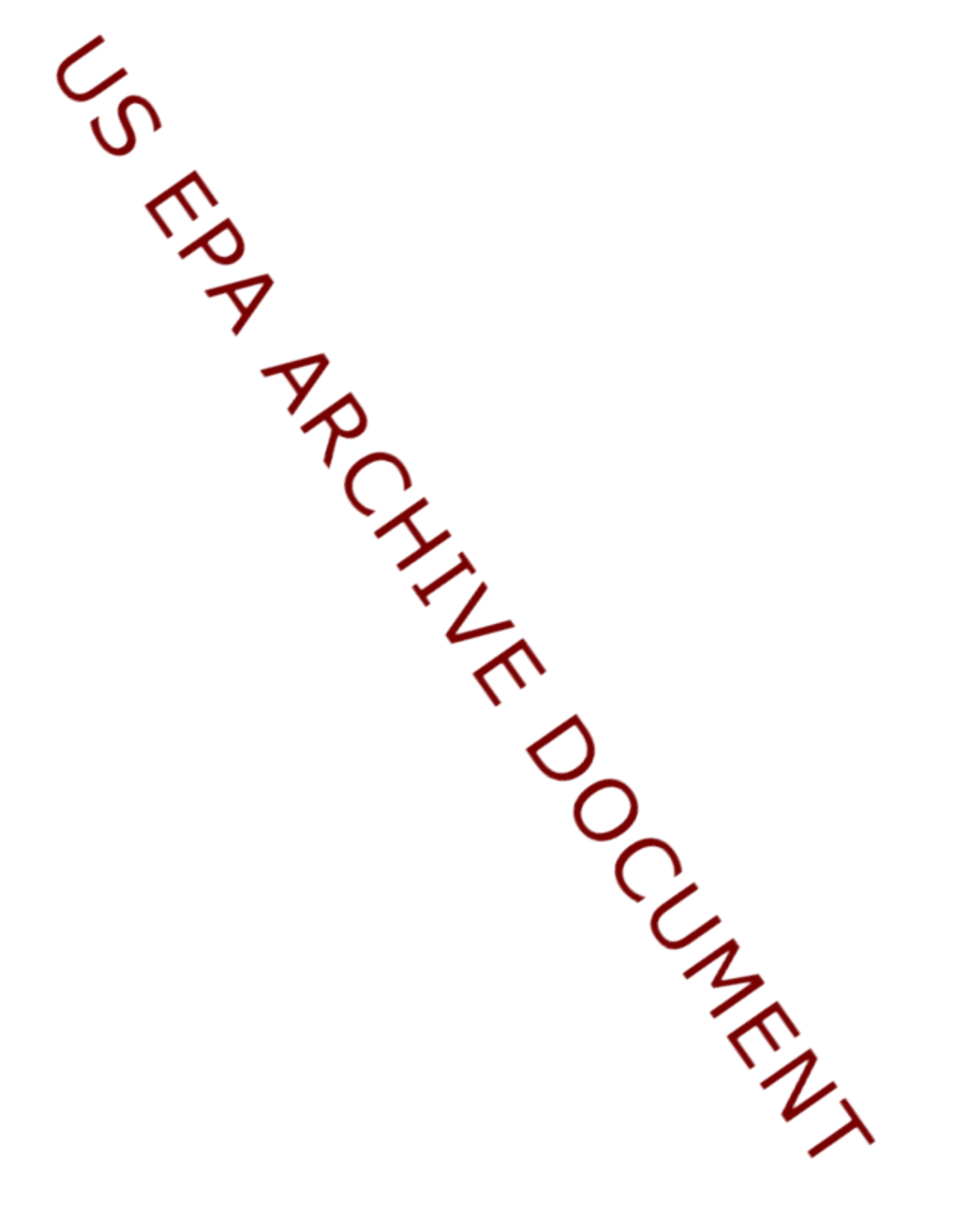|  |  |  | THE ENVIRONMENTAL TECHNOLOGY VERIFICATION |  |
|--|--|--|-------------------------------------------|--|
|  |  |  |                                           |  |







## **ETV Joint Verification Statement**

| <b>TECHNOLOGY TYPE: Continuous Emission Monitor</b> |                                                                                                                   |                                             |  |  |  |
|-----------------------------------------------------|-------------------------------------------------------------------------------------------------------------------|---------------------------------------------|--|--|--|
| <b>APPLICATION:</b>                                 | <b>MEASURING ELEMENTAL AND TOTAL MERCURY</b><br><b>EMISSIONS</b>                                                  |                                             |  |  |  |
| <b>TECHNOLOGY</b><br><b>NAME:</b>                   | <b>Lumex Mercury CEM</b>                                                                                          |                                             |  |  |  |
| <b>COMPANY:</b>                                     | Lumex Ltd.                                                                                                        |                                             |  |  |  |
| <b>ADDRESS:</b><br><b>WEB SITE:</b><br>E-MAIL:      | <b>Ohio Lumex</b><br>5405 E. Schaaf Road<br>Cleveland, OH 44131<br>http://www.ohiolumex.com<br>mail@ohiolumex.com | PHONE: 888-876-2611<br>FAX:<br>216-642-9700 |  |  |  |

The U.S. Environmental Protection Agency (EPA) has created the Environmental Technology Verification (ETV) Program to facilitate the deployment of innovative or improved environmental technologies through performance verification and dissemination of information. The goal of the ETV Program is to further environmental protection by substantially accelerating the acceptance and use of improved and cost-effective technologies. ETV seeks to achieve this goal by providing high-quality, peer-reviewed data on technology performance to those involved in the design, distribution, financing, permitting, purchase, and use of environmental technologies.

ETV works in partnership with recognized standards and testing organizations; with stakeholder groups that consist of buyers, vendor organizations, and permitters; and with the full participation of individual technology developers. The program evaluates the performance of innovative technologies by developing test plans that are responsive to the needs of stakeholders, conducting field or laboratory tests (as appropriate), collecting and analyzing data, and preparing peer-reviewed reports. All evaluations are conducted in accordance with rigorous quality assurance protocols to ensure that data of known and adequate quality are generated and that the results are defensible.

The Advanced Monitoring Systems (AMS) Center, one of six technology centers under ETV, is operated by Battelle in cooperation with EPA's National Exposure Research Laboratory. The AMS Center has recently evaluated the performance of continuous emission monitors used to measure mercury in flue gases. This verification statement provides a summary of the test results for the Lumex Ltd. mercury continuous emission monitor (CEM).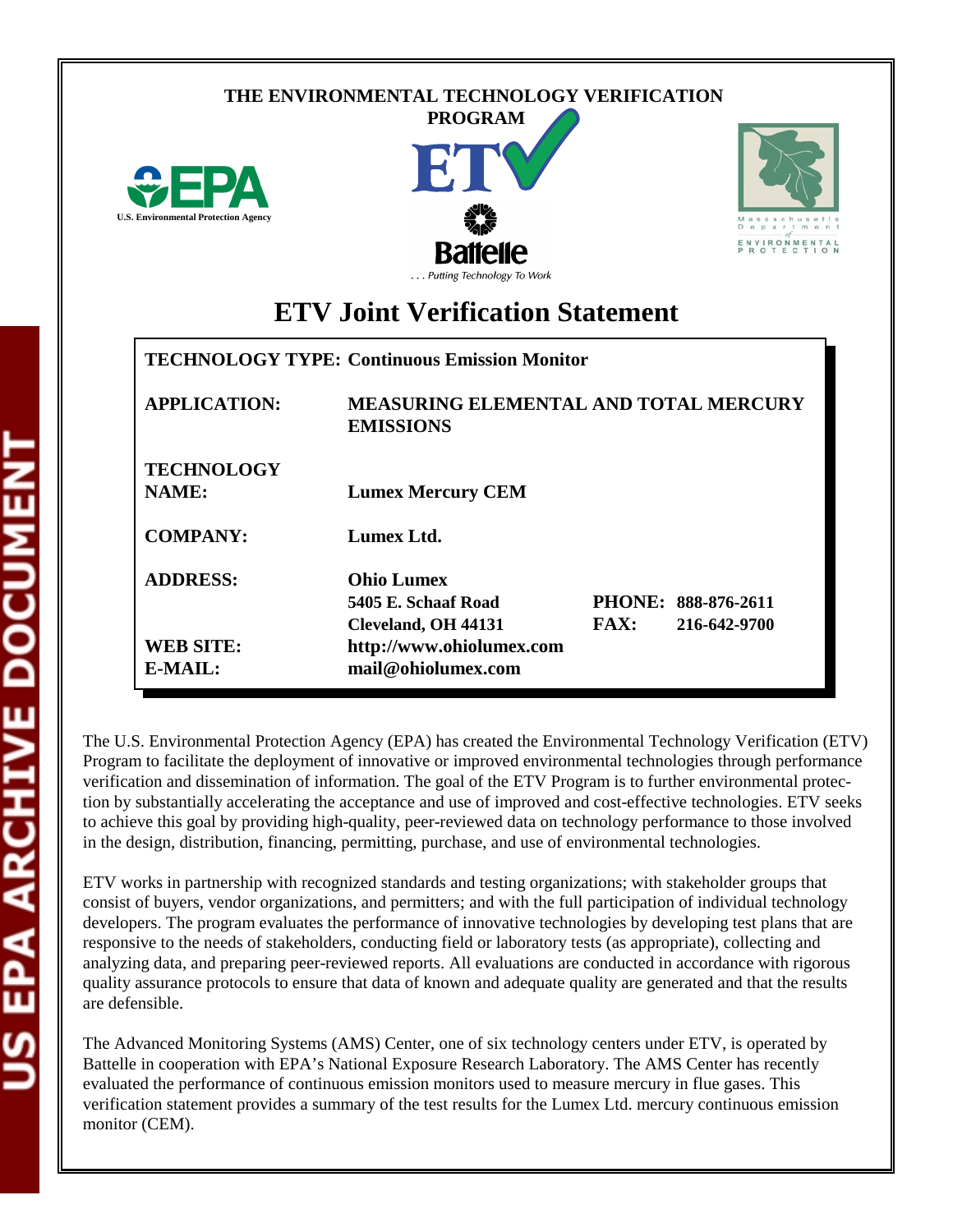## **VERIFICATION TEST DESCRIPTION**

The verification test was conducted over a three-week period in January 2001 at the Rotary Kiln Incinerator Simulator (RKIS) facility at EPA's Environmental Research Center, in Research Triangle Park, North Carolina. This mercury CEM verification test was conducted jointly by Battelle's AMS Center, EPA's Office of Research and Development, and the Massachusetts Department of Environmental Protection. A week of setup and trial runs was followed by two weeks of verification testing under different flue gas conditions. The daily test activities provided data for verification of the following performance parameters of the Lumex CEM: relative accuracy in comparison to reference method results, correlation with the reference method, precision in sampling at stable flue gas conditions, calibration/zero drift from day to day, sampling system bias in transfer of mercury to the CEM's analyzer, interference effects of flue gas constituents on CEM response, response time to rising and falling mercury levels, response to low levels of mercury, data completeness over the course of the test, and setup and maintenance needs of the CEM. The Ontario Hydro (OH) draft American Society for Testing and Materials mercury speciation method was used as the reference method in this verification test. Paired OH trains were sampled at two locations in the RKIS duct to establish the precision of the OH method.

Quality assurance (QA) oversight of verification testing was provided by Battelle and EPA. Battelle QA staff conducted a data quality audit of 10% of the test data, and a technical systems audit of the procedures used in this verification. EPA QA staff also conducted an independent technical systems audit at the RKIS.

## **TECHNOLOGY DESCRIPTION**

The Lumex CEM is a real-time continuous monitor for elemental and total mercury. The Lumex CEM is based on the analytical approach of cold vapor atomic absorption spectroscopy for detection of elemental mercury, with Zeeman high-frequency polarization background correction. The multipath optical cell and the Zeeman reduction of background interferences are designed to provide high sensitivity with minimal interferences from the combustion gas matrix. The sensitivity of this approach allows continuous real-time operation with no preconcentration and desorption steps. The CEM uses catalytic pyrolysis to decompose oxidized mercury to elemental mercury for detection, and thus uses no wet chemical reagents and no external gas supplies. The Lumex CEM is a two-channel instrument, in which one mercury detector operates with the catalytic pyrolyzer and one without, thereby providing simultaneous and continuous readings of total and elemental mercury, respectively. The Lumex CEM is microprocessor controlled by an RS-232 communications link. Software includes Windows-based data acquisition and processing. Readings can be reported at intervals from 1 second to 3 minutes; in this verification, data from both channels of the CEM were recorded at 1-second intervals. The Lumex CEM is a new device; during this verification test, modifications were made by Lumex staff that may have affected verification results. In addition, the Lumex CEM suffered accidental damage during the verification test that required substituting two external mercury detectors for the internal detectors in the CEM. Those external detectors were Lumex RA 915+ portable mercury detectors, designed for sensitive, fast-response measurements of elemental mercury. RA 915+ Serial No. 167 was used for detection of elemental mercury and RA 915+ Serial No. 164 was used for detection of total mercury by connection downstream of the catalytic pyrolyzer in the Lumex CEM. The RA 915+ units use the same detection approach as the CEM's internal detectors, and thus were a reasonable substitute that allowed verification to continue. The period when the RA 915+ detectors were used instead of the CEM's detectors is clearly indicated in this report.

## **VERIFICATION OF PERFORMANCE**

**Relative accuracy:** During the first week of verification testing, the Lumex CEM provided accuracy relative to the OH method of 58.2% for total mercury, at levels of about 7 to 8  $\mu$ g/m<sup>3</sup>. Testing showed relative accuracy of 50.2% for elemental mercury, and 99% for oxidized mercury, at elemental mercury levels of about 6 to 7  $\mu$ g/m<sup>3</sup> and oxidized mercury levels of about 1 to 1.5  $\mu$ g/m<sup>3</sup>. In the second week of verification, the Lumex instruments provided relative accuracy of 71% for total mercury, at total mercury levels of approximately 70 to 120  $\mu$ g/m<sup>3</sup>. Relative accuracy of 107% for elemental mercury, and 69.4% for oxidized mercury, was found at elemental mercury levels ranging from about 5 to 25  $\mu$ g/m<sup>3</sup> and oxidized mercury levels ranging from about 45 to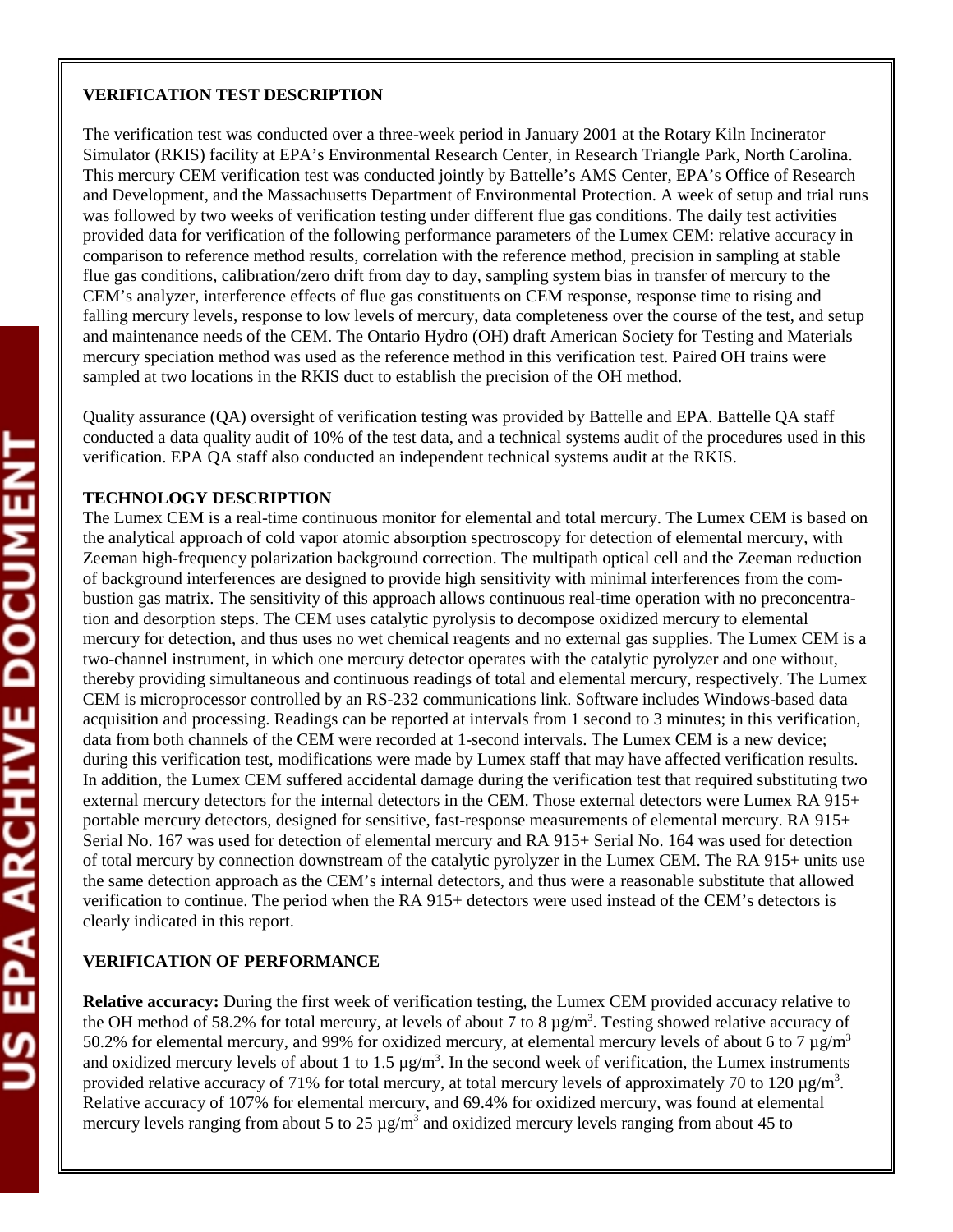$110 \,\mu g/m<sup>3</sup>$ . These RA results were caused primarily by a consistent underestimation of all mercury concentrations by the Lumex CEM, that may have been due to both losses of mercury in the inlet systems, and low pyrolyzer temperatures for much of the test.

**Correlation with the reference method:** The coefficient of determination  $(r^2)$  of the Lumex and OH elemental mercury results was 0.052, based on the data from both weeks of verification. The corresponding  $r^2$  values for oxidized mercury and total mercury were 0.631 and 0.621, respectively.

**Precision at stable flue gas conditions:** Precision of the Lumex response was assessed in periods of stable mercury levels in the flue gas, during the 15 OH sampling periods. The precision (as percent RSD) of the Lumex response for elemental mercury was within 10% in five of the 15 periods, and within 15% in eight of the periods. For total mercury, precision was within 10% RSD in eight of the 15 periods and within 15% in 11 of the periods. These precision results include both variability in the test facility and in the Lumex instruments.

**Calibration/zero drift:** Calibration and zero drift were determined by repeated analysis of zero gas and elemental mercury standard gases. The failure of the Lumex CEM and subsequent substitution of the RA 915+ detectors interrupted the continuity of this portion of the test. Both the Lumex CEM and the RA 915+ detectors gave consistent readings on zero gas in both weeks of testing. Six analyses of a mercury standard gas with the Lumex CEM in the first week of verification gave average responses of 15.7 ( $\pm$  7.9) and 14.7 ( $\pm$  6.9)  $\mu$ g/m<sup>3</sup> for elemental and total mercury, respectively. These values equate to percent RSD's of 50.3 and 46.7%, respectively. Three analyses of the same standard with the RA 915+ detectors in the first week gave 13.2 ( $\pm$  0.35) and 11.7 ( $\pm$ 3.0)  $\mu$ g/m<sup>3</sup>, respectively, for percent RSD values of 2.7% and 25.4%. Seven analyses of a different standard by the RA 915+ detectors in the second week of verification gave readings of 55.3 ( $\pm$  2.98) and 58.3 ( $\pm$  3.55)  $\mu$ g/m<sup>3</sup> for elemental and total mercury, respectively. These standard gas results equate to percent RSD values of 5.4% and 6.1%, respectively.

**Sampling system bias:** Sampling system bias of the inlet systems used with the Lumex CEM and RA 915+ detectors was determined using elemental mercury gas standards. The bias in transport of elemental mercury through the entire inlet systems ranged from -20.5 to -44.5%.

**Interference effects of flue gas constituents:** Elevated levels of sulfur dioxide, nitrogen oxides, and carbon monoxide had little effect on Lumex CEM response to elemental or oxidized mercury in flue gas. However, the presence of hydrogen chloride or chlorine reduced elemental mercury readings from about 5 µg/m<sup>3</sup> to less than  $1 \mu g/m<sup>3</sup>$ , and the total mercury readings were also reduced by half or more in the presence of these species. When these gases were all present at once in the flue gas, the Lumex elemental mercury readings remained below  $1 \mu g/m<sup>3</sup>$ , and the total mercury readings were only about 60% of those with the same mercury level but no interferants present.

**Response time to changing mercury levels:** The Lumex CEM exhibited rise and fall times that varied substantially, usually ranging between about 30 seconds and 100 seconds.

**Response to low levels of mercury:** The Lumex CEM (with RA 915+ detectors in place) responded to as little as 0.57  $\mu$ g/m<sup>3</sup> of mercury in flue gas, but the response to concentrations of 0.57 to 4.5  $\mu$ g/m<sup>3</sup> averaged only about 55% of the nominal mercury concentration. Loss of mercury in the CEM's inlet system is one possible cause for the low response at low mercury levels.

**Data completeness:** Data completeness cannot be estimated well because of the changes in detectors used and the modifications made to Lumex inlet systems and the pyrolysis unit during the test.

**Setup and maintenance needs:** The setup and operation of the Lumex instruments was relatively simple, and the pyrolysis approach requires no chemical reagents or solutions and no external gas supplies. Routine maintenance